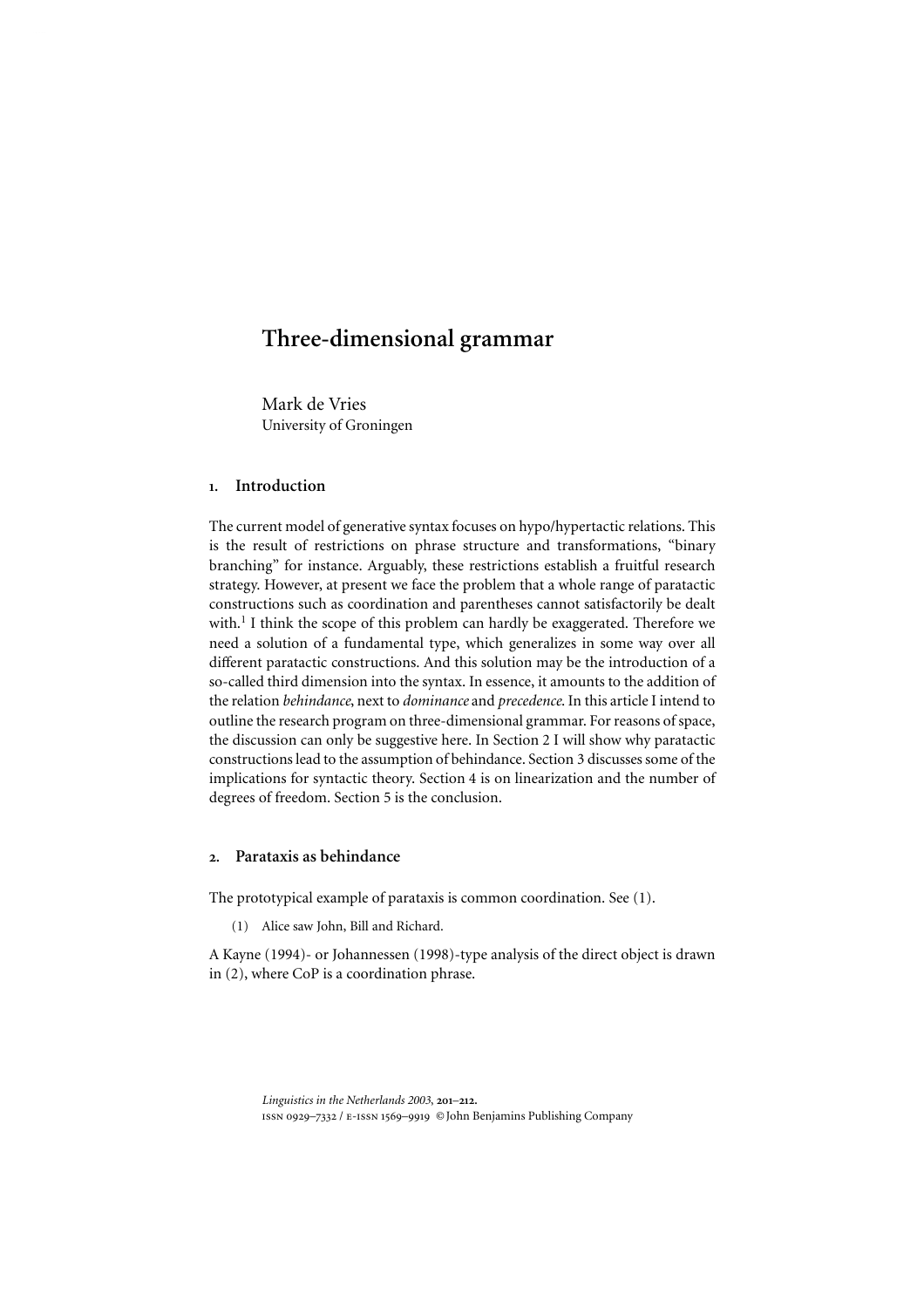

However, the informal analysis in (3) has a more intuitive appeal:

(3) Alice saw John Bill Richard {

Here the members of the complex object are paratactically construed, that is, they are not hierarchically ordered with respect to each other. They can be viewed as being behind each other. This idea is confirmed by the fact that there is no c-command relation between conjuncts, which is one of the conclusions by Progovac's (1998) overview article on coordination. An illustration in Dutch could be (4), where binding of the anaphor is blocked: 202 Mark dc Vries<br>
(2) CoP<sub>1</sub><br>  $\downarrow$  (2)<br>  $\downarrow$  (2)<br>  $\downarrow$  (2)<br>  $\downarrow$  (2)<br>  $\downarrow$  (2)<br>  $\downarrow$  (2)<br>  $\downarrow$  (2)<br>  $\downarrow$  (2)<br>  $\downarrow$  (2)<br>  $\downarrow$  (2)<br>  $\downarrow$  (2)<br>  $\downarrow$  (2)<br>  $\downarrow$  (2)<br>  $\downarrow$  (2)<br>  $\downarrow$  (2)<br>  $\downarrow$  (2)<br>  $\downarrow$  (2)<br>  $\down$ 2021 Mark de Vries<br>
(2) Co<sup>p</sup><sub>1</sub><br>
(2) Co<sup>p</sup><sub>2</sub><br>
(3) Co<sup>1</sup><sub>2</sub><br>
(3) Co<sup>1</sup><sub>2</sub><br>
(3) Co<sup>1</sup><sub>2</sub><br>
(3) Co<sup>2</sup><sub>2</sub><br>
(3) Co<sup>2</sup><sub>2</sub><br>
(3) Co<sup>2</sup>2<br>
(3) Co<sup>2</sup>2<br>
(3) Co<sup>2</sup>2<br>
(3) Co<sup>2</sup>2<br>
(3) Co<sup>2</sup>2<br>
(3) Consequent in the same intuitive appeal

|  | (4) a. *een gesprek tussen [Joop, en zichzelf.]                                         |  |  |  |
|--|-----------------------------------------------------------------------------------------|--|--|--|
|  | a conversation between Joop and SE-SELF                                                 |  |  |  |
|  | b. *een gesprek tussen $[[\text{loop en Jaap}], \text{en } [\text{elkaars}]$ buren $]]$ |  |  |  |
|  | a conversation between Joop and Jaap and each other's neighbours                        |  |  |  |
|  |                                                                                         |  |  |  |

Note that (4a) is correct if we use *hemzelf* 'PRON-SELF', which is not an anaphor in the strict sense  $2$ 

Therefore, I agree with e.g. Goodall (1987) that coordination involves "parallel criteria of a functional head.<sup>3</sup> Furthermore, we simply need a node to assign the plural feature to. Thus it seems that a mixed analysis is necessary, i.e. an analysis in which a CoP and behindance are combined. This is what [Grootveld \(1992, 1994\)](#page-10-0) 202 Mark de Vries<br>
(2) Co<sup>p</sup><sub>1</sub><br>
(2) Co<sup>p</sup><sub>1</sub><br>
(2) Co<sup>p</sup><sub>2</sub><br>
(2) Co<sup>p</sup><sub>2</sub><br>
(2) Co<sup>p</sup><sub>2</sub><br>
(2) An example of such any stress of the complex object are part<br>attribute appeal:<br>
(3) Alice saw  $\begin{bmatrix} \sinh(\cos\theta) \\ \sinh(\cos\theta) \\ \sinh(\cos\theta) \$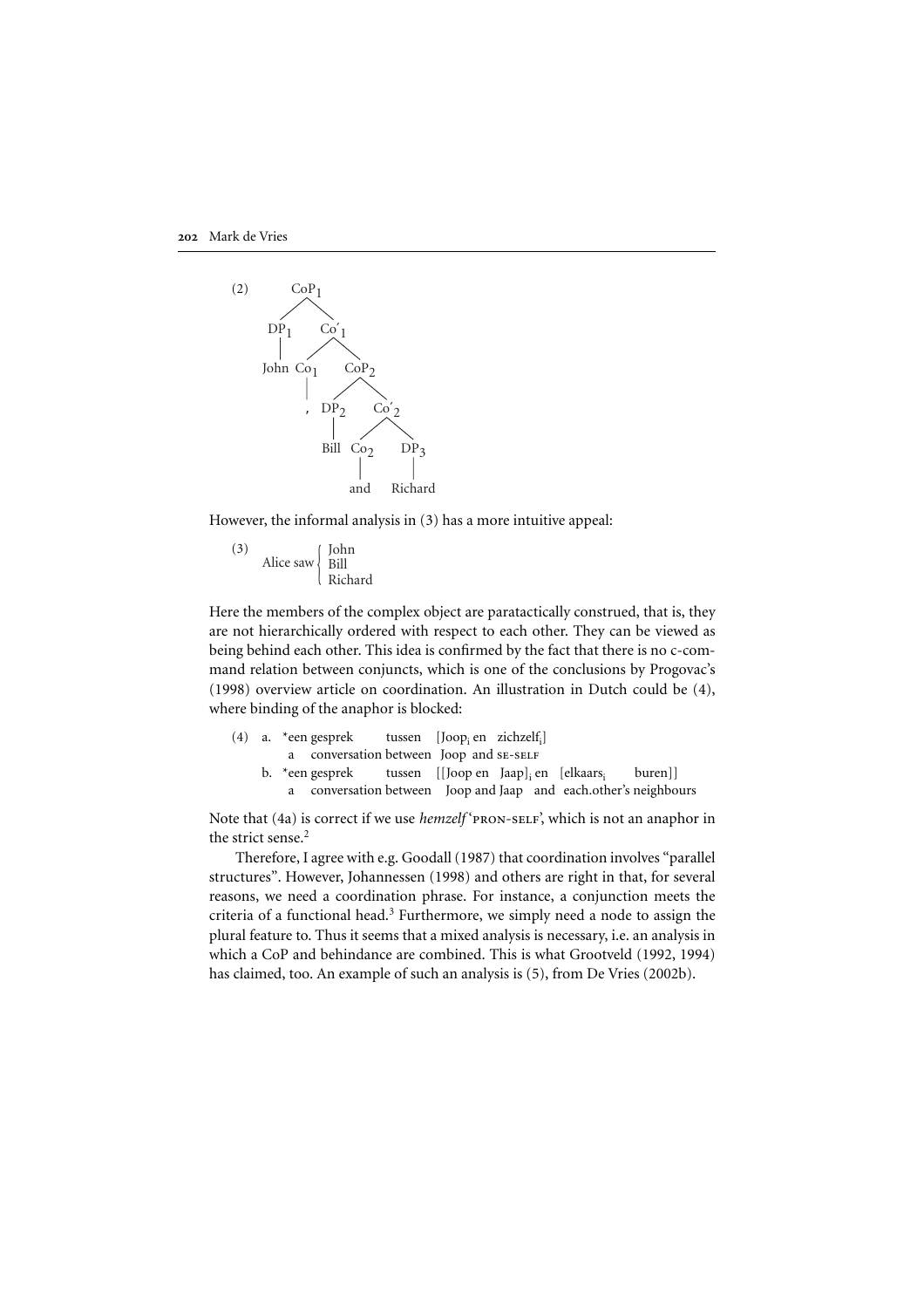

Here the dotted lines indicate behindance.

Furthermore, G. de [Vries \(1987, 1992\)](#page-11-0) has shown that the possibility of a parallel structure can be used to explain right node raising, on the assumption that sharing of structure is allowed. An informal example in Dutch is (6):

$$
\begin{array}{c}\n\text{(6)} \quad \text{dat Joop graag voor} \\
 \text{maar Jaap na}\n\end{array}\n\right\} \text{ het ontbijt doucht}
$$

that Joop preferably before, but Jaap after | the breakfast takes.a.shower '… that Joop likes to take a shower before breakfast, but Jaap … after breakfast'

Since the shared part is not even a constituent, a traditional analysis in terms of rightward movement is out of the question. Moreover, it is well-known that RNR may violate locality and that the conjuncts do not need to be parallel, as long as the rightward part is similar. This differs from gapping, hence an analysis in terms of ellipsis or deletion is also difficult.<sup>[4](#page-10-0)</sup>

A related phenomenon is across-the-board movement. In the traditional approach of the example in (7), *who* must relate to two different traces:

(7) Who<sub>i</sub> did you say that [[Joop saw  $t_i$ ] [and [Jaap greeted  $t_i$ ]]]?

But this is at variance with standard assumptions such as the bi-uniqueness principle.5 If, however, the coordinated clauses are partially behind each other ("in different planes"), the possibility of ATB-movement becomes more or less obvious. This is informally sketched in  $(8)$ :<sup>[6](#page-10-0)</sup>



Next, consider the phenomenon of specifying coordination. An example from [Kraak & Klooster \(1968\)](#page-11-0) is (9):

'Fik is a dog, namely a poodle.'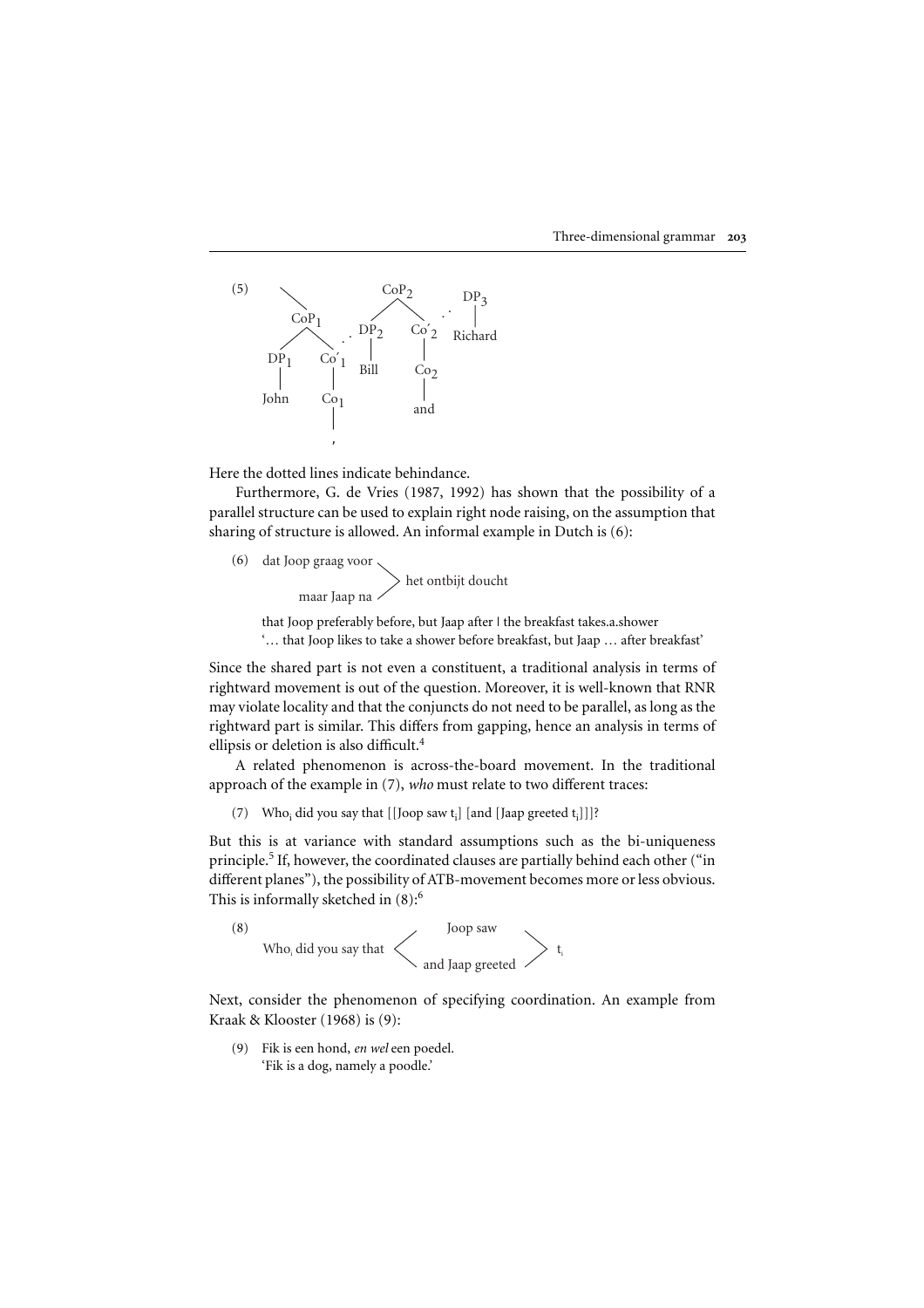If we construe this asyndetically at the DP-level, we get an apposition:

- (10) a. John, our boss
	- b. something miraculous, a golden bicycle

If we make the second conjunct more complex, it becomes an appositive relative clause; see (11):

(11) John, who is our boss

I have argued in my dissertation that appositions and appositive relatives must be analysed in terms of specifying coordination. This is in accordance with Koster (2000). What has gone unnoticed so far is that specifying coordination provides an additional argument for a three-dimensional analysis of coordination. Consider the specifying connection in the constructions at hand. It can be asyndetic or *or, or rather, namely, and that is to say*, etc. depending on the particular construction and meaning. Clearly, there can be a phrase between the coordinative head and the second conjunct. Therefore this conjunct cannot be the syntactic complement of the coordinative head. Rather it is the intervening phrase that is the complement of Co, and the second conjunct is behind  $Co'$ ; one could call  $DP<sub>2</sub>$  the "paratactic complement". The complex Co' as a whole denotes a specifying conjunction. A picture of this idea is (12). The category of the phrase XP does not concern us here. 204 Mark de Vries<br>
16 we construe this asyndetically at the DP-level, we get an apposition:<br>
(10) a. John, our boss<br>
5. something miraculous, a golden hicycle<br>
17 we make the second conjunct more complex, it becomes an ap 204 Mark de Vries<br>
If we construe this asyndetically at the DP-level, we get an apposition:<br>
(10) a. John un bass<br>
b. something miraculous, a golden bicycle<br>
If we make the second conjunct more complex, it becomes an appo



But there is more to parataxis than just coordination. Van Riemsdijk (1998, "syntactic amalgams" in Lakoff's (1974) words. These are: parentheses, hedges, and infixes, German *wh*-imperatives, the Dutch and German type of parasitic gaps[,7](#page-10-0) internally headed relative clauses, matching free relatives, the so-called Horn cases, and 'far from' phrases. I have no doubt that some of these can be satisfactorily treated in a more traditional grammar, but several of them are extremely problematic. Thus consider a Horn-type sentence such as (13):

(13) Jan is gisteren naar [ik dacht dat het *Marseille* was] vertrokken. Jan has yesterday to I thought that it Marseille was left 'Jan left for I thought it was Marseille yesterday.'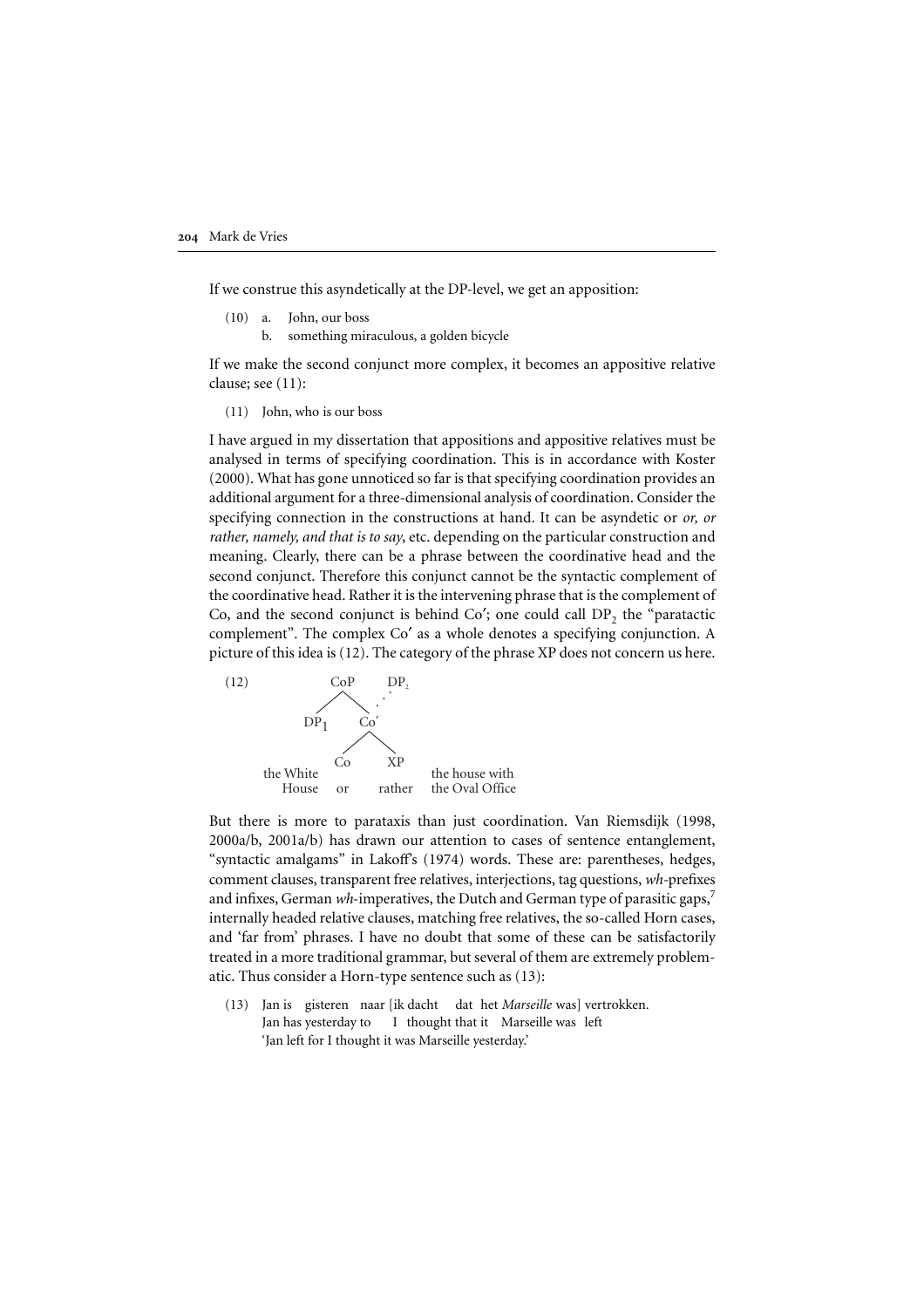Here the preposition seems to select a noun phrase, *Marseille*, that is in the middle of a parenthetical clause (which shows verb second). We could make sense of the construction if this clause is in a parallel structure and the DP *Marseille* is shared with the main clause. In Van Riemsdijk's terms this would be a "saddle graft".

Another example is the so-called transparent free relative (TFR) construction:

(14) Balkenende is een wat critici noemen waardeloze premier Balkenende is a what critics call worthless prime.minister

In (14) the TFR is *wat critici noemen: waardeloos*. The ending *-e-* of the adjective *waardeloze* shows that it interacts somehow with the main clause, which seems to be: *Balkenende is een waardeloze premier*. The bracketing paradox in (14) could be relieved if the TFR is in a parallel structure, and the adjective is shared with the main clause. This analysis is supported by (15), taken from Van [Riemsdijk \(2000b\),](#page-11-0) which shows a Case matching effect in German TFRs.<sup>8</sup>

(15) a. Ich habe mir [was man als *einen schnellen Wagen*-acc I have me what one as a fast car bezeichnen+acc könnte] gekauft+acc characterize could bought 'I have bought what one could characterize as a fast car.' b. \*Ich habe mir [was von vielen als {*ein schneller Wagen*-nom, I have me what by many as a fast car einen schnellen Wagen-ACC} bezeichnet werden würde<sup>+nom</sup>] gekauft<sup>+acc</sup> a fast car characterized be would bought 'I have bought what by many would be characterized as a fast car.' Three-dimensional guannar<br>
There the preposition seems to select a noun phrase, *Marsellie*, that is in the middle<br>
of a parametrical clause (sivich shows welts accord). We could make sense of the<br>
orbit the main clause,

Since the concerning DP *ein schneller Wagen* is embedded in a free relative, the interaction with he main clause is completely unexpected, unless the TFR is in a parallel structure and the DP is shared with the main clause.

So far, I have shown that a third dimension could be a useful addition to syntax in principle. In general we can say this: paratactic material interferes with the linear order of the matrix, but it backs out of the dominance relations. Therefore I will assume that two nodes in a syntactic structure can be related not only by dominance, but also by "behindance". The next section shows that behindance, like precedence and dominance, must be a local relation between nodes.

# 3. Behindance as a local relation

Goodall (1987) has formulated coordination in terms of union of reduced phrase *loves Mary, John VP, John V Mary, John loves NP, John loves Mary*}. It is an unordered set of strings that contain one non-terminal each, plus the complete terminal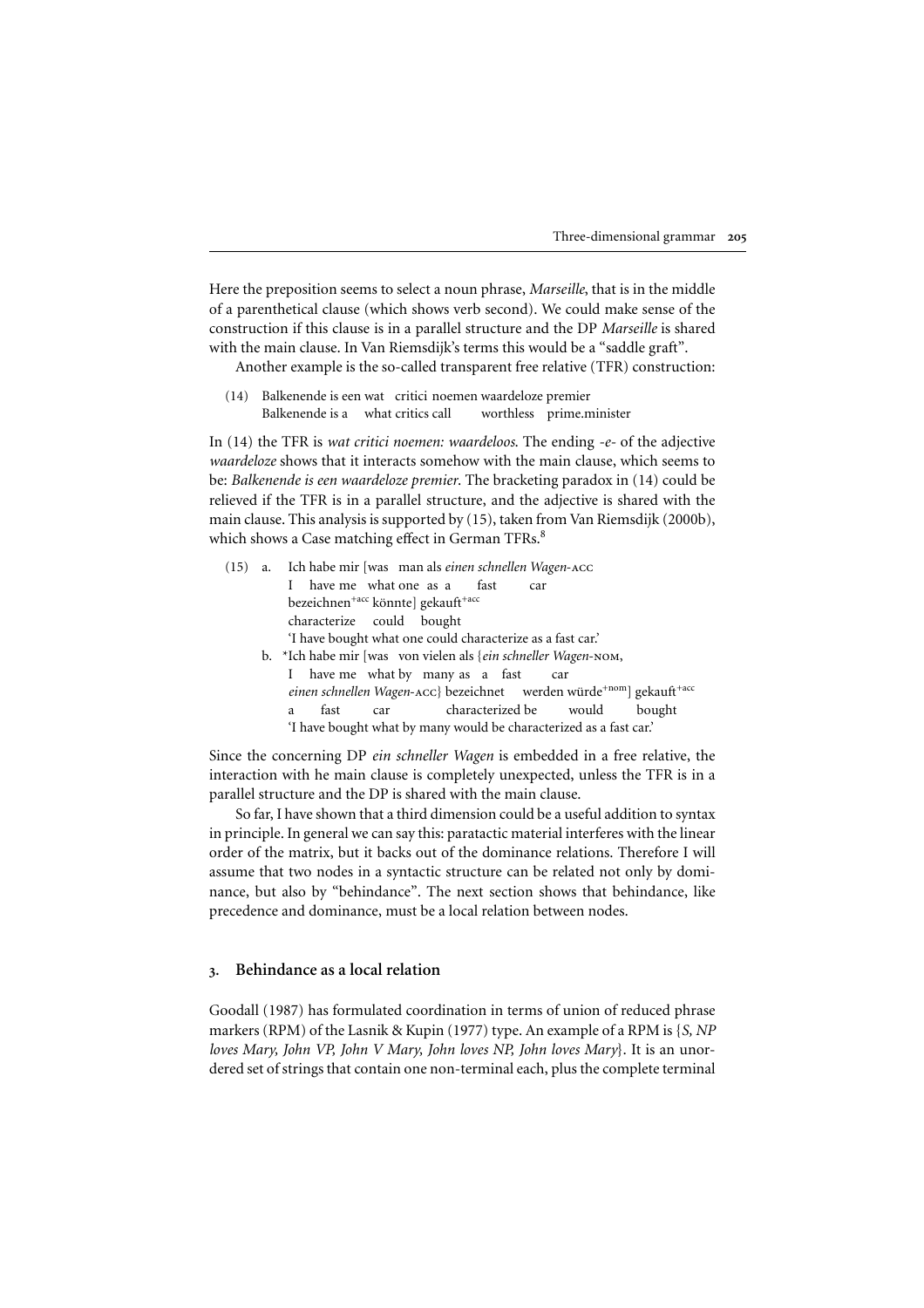

| 206 Mark de Vries  |                                                    |                                                                                                                                                                                                                                                                                                                                         |      |  |
|--------------------|----------------------------------------------------|-----------------------------------------------------------------------------------------------------------------------------------------------------------------------------------------------------------------------------------------------------------------------------------------------------------------------------------------|------|--|
|                    |                                                    | string. The strings are related by dominance and precedence, and the reduced<br>phrase marker can be represented (or, "abbreviated") by a tree structure:                                                                                                                                                                               |      |  |
| (16)<br>NP<br>John | S<br><b>VP</b><br><b>NP</b><br>loves<br>Mary       |                                                                                                                                                                                                                                                                                                                                         |      |  |
|                    | taken from G. de Vries (1992:62):                  | But the union of two of these is an object that cannot be represented by a regular<br>tree. It contains strings that do neither dominate nor precede each other. See (17),                                                                                                                                                              |      |  |
| $(17)$ {           | S,<br>NP loves Mary,<br>John VP,                   | NP hates Susan,                                                                                                                                                                                                                                                                                                                         |      |  |
|                    | John V Mary,<br>John loves NP,<br>John loves Mary, | John V Susan,<br>John hates NP,<br>John hates Susan                                                                                                                                                                                                                                                                                     | $\}$ |  |
|                    | as "John loves Mary and hates Susan".              | Again the strings are unordered, but rendered suggestively; (17) can be spelled out<br>However, I don't think this formalism can be translated into the present<br>derivational framework (e.g. Chomsky 1995). Moreover, the linearization proce-<br>dure is unclear and it gives rise to certain ambiguities, as argued by Van Oirsouw |      |  |

However, I don't think this formalism can be translated into the present derivational framework (e.g. Chomsky 1995). Moreover, the linearization proce- 206 Mark de Vries<br>
string. The strings are related by dominance and precedence, and the reduced<br>
phrase marker can be represented (or, "abbreviated") by a tree structure:<br>
(16)<br>
Supper the source of the source of the sour 200 Mark de Vries<br>
string. The strings are related by dominance and precedence, and the reduced<br>
phrase marker can be represented (or, "abbreviated") by a tree structure:<br>
(16)<br>
She even the two of these is an object that "Goodall does not take the third dimension seriously".

> So let us assume, as argued before, that next to dominance and precedence we have a third relation called *behindance*. We can then say that syntactic relations are defined in terms of dominance, whereas behindance encodes paratactic relations, and precedence is related directly to word order.

> Independent relations are mathematically orthogonal to each other. Since we have three degrees of freedom here, we may envisage the syntactical space as a cube.<sup>[9](#page-10-0)</sup> The x-axis encodes precedence, the y-axis dominance and the z-axis behindance.

> Does this mean that the nodes in the tree can be identified with absolute coordinates? The answer must be a clear *no*. First look at a syntactic tree in an x-y plane. An example is (18). Ask yourself whether node I should follow or precede C.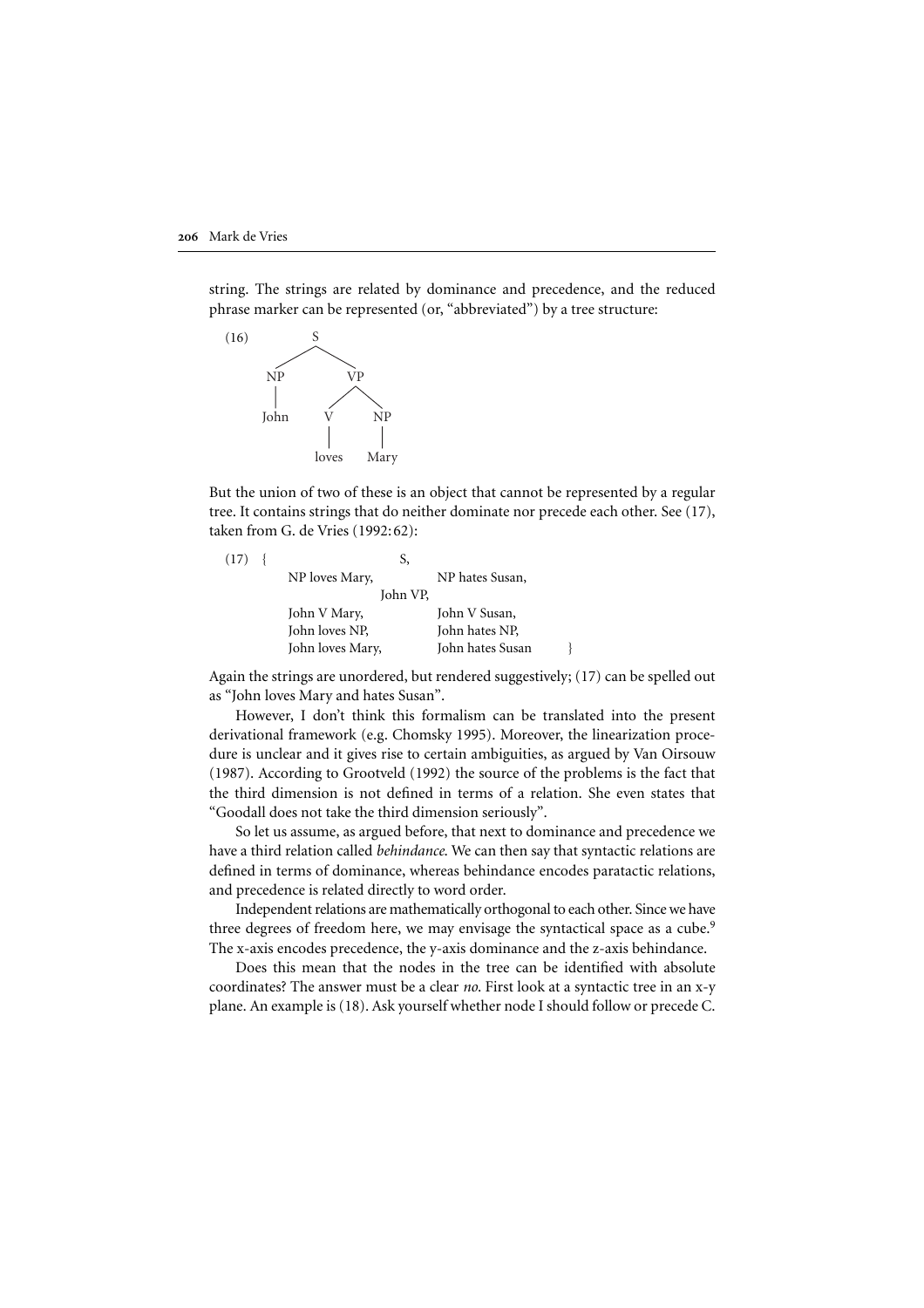

In terms of absolute coordinates I follows C, but this is at odds with standard conventions. Another example is (19), where B is a complex specifier of F:



In (19) E and F have the same absolute coordinates, which is unwanted.

A similar effect can be obtained within the third dimension. Consider a double coordination of the type *either John and Richard, or Mary*. Here the three names are hierarchically ordered in the sense that the first conjunction  $CoP<sub>1</sub>$  as a whole is the first conjunct of the second conjunction  $CoP_2$ . See (20). (The initial coordinator *either* is treated as an adjoined focus phrase; cf. [Hendriks & Zwart \(2001\)](#page-10-0). Again the dotted lines indicate behindance, as in (5) above.)

 $\text{CoP}_2$ FocP either CoP<sub>1</sub>  $DP_1$  Co'<sub>1</sub> Richard John Co<sub>1</sub> and  $CoP<sub>2</sub>$  $DP<sub>2</sub>$  $Co'_{2}$  $Co<sub>2</sub>$ or  $DP<sub>3</sub>$ Mary . . . . . .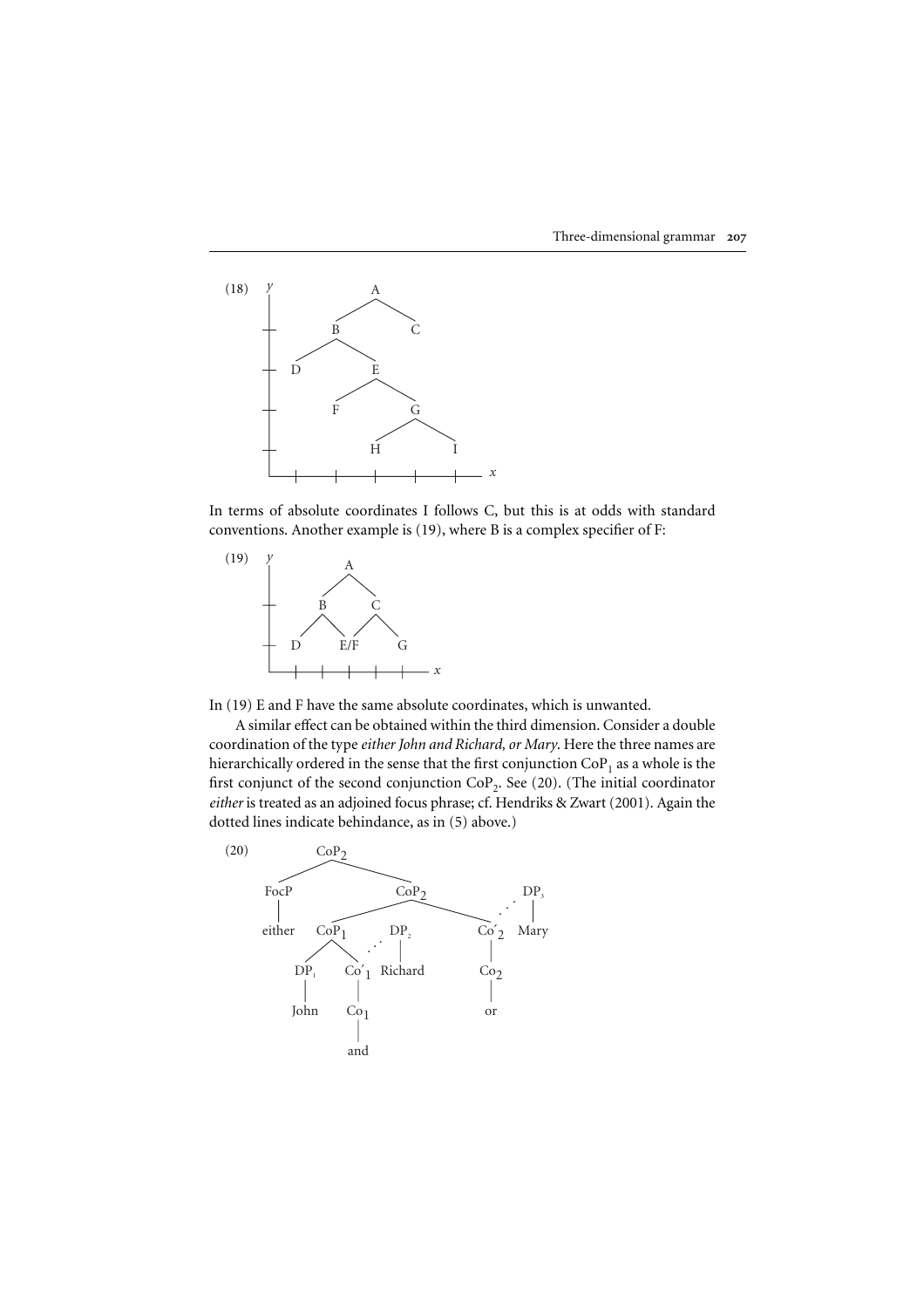Clearly, then, the second and third DP have the same absolute z-coordinate. Still, we would want to claim that  $DP_3$  is in a sense behind both  $DP_1$  and  $DP_2$ .

Thus we arrive at an important conclusion: nodes cannot be assigned absolute coordinates, but they are *locally* related by the notions dominance, precedence and behindance. Non-local relations must be inferred from the transitivity property of these. Therefore it makes no sense to speak about "planes" in the third dimension (e.g.  $DP_2$  and  $DP_3$  in (20) would be in the x-y plane with absolute z-coordinate 2 if the matrix is in  $z=1$ ). Similarly, the nodes on a vertical or horizontal line in a 2D structure are not (necessarily) related, e.g. A, E and H in (18).

#### 4. Linearization and the independence of the three dimensions

One of the most salient issues concerning three-dimensional graphs is the matter of linearization. After all, a syntactic object must be transformed into a string of words before it can be pronounced. If every node has a fixed local relation to adjacent nodes, then it should not be too difficult to design an algorithm that scans the graph and maps it into a string. But this depends on the properties of the graph, so we have to find plausible ways to exclude ambiguities and, in general, restrict the possibilities. The most fruitful strategy, I think, is that we maintain binary branching in the y-z direction and the z-x direction, and fix a global direction of branching for each of the three dimensions.10 These restrictions can be encoded in the definition of Merge. (For instance, if we Merge<sub>xy</sub> A and B into C, then C dominates both A and B hence the tree is downward and binary branching in the x-y cross-section.) 268 Mark de Vries<br>
(Learly, then, the second and third DP have the same absolute z-coordinate. Still, we would wont the calibre more behind both DP, and DP<sub>2</sub>, the System condinates, but they are *leadly* related by the n

Linearization, then, is straightforward: you start at the top, scan the tree and add a terminal to the desired linear string if you encounter one. Scanning is this: go to the preceding daughter node first; if you have had that one, try the other ('righthand') daughter; if there is no unscanned daughter left (or no daughter at all) then go to the mother node ('one step up'). Whether daughter nodes are behind or below (i.e. dominated by) the mother is irrelevant for the linearization: the linear order is determined by precedence (between sisters) only; the rest is just a top-down scanning procedure.

The final issue I want to address here is this: are the three relations dominance, precedence and behindance really independent of each other? Both Kayne (1994) and Chomsky (1995:334ff) have claimed that precedence is derived from domi dominance as well, which would imply that syntax is really one-dimensional after all. This sounds too nice to be true, and I think their conclusions are incorrect. Merge does encode a direct asymmetry (i.e. precedence) between sisters.<sup>[11](#page-10-0)</sup>

First consider the situation before Kayne proposed Antisymmetry (the Government & Binding period, roughly). The general X-bar system as such does not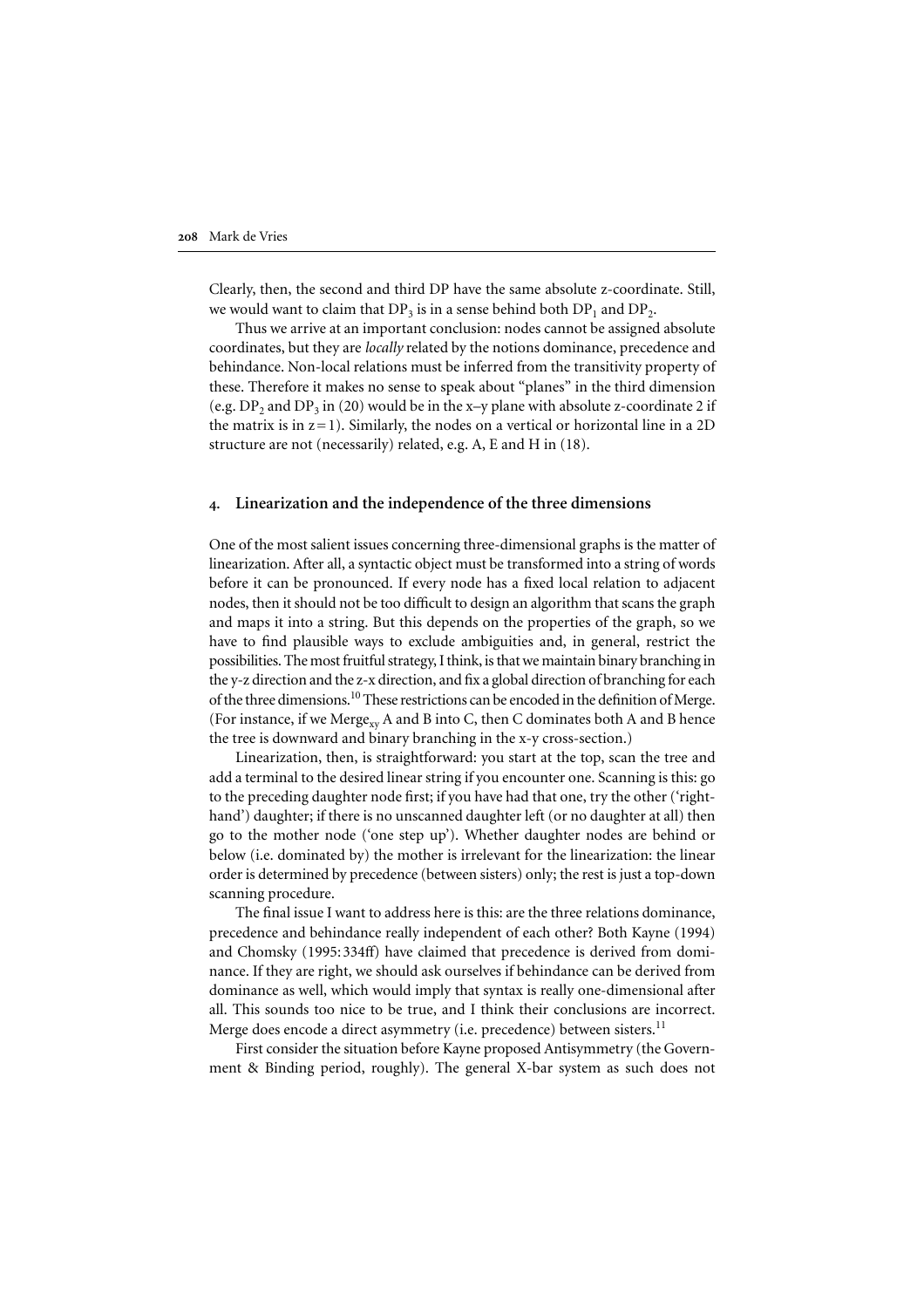encode word order between sisters. Therefore, until the 1990s, people have assumed that there is a head-complement parameter: OV/VO for instance. Related to this parameter (or set of parameters if it is dependent on the type of projection) is the position of the specifier. Usually it is supposed to be on the other side of the head than the complement. In contrast, the position of adjuncts is free. What this amounts to is that the precedence relation has a real function in the grammar. In other words: the linearization process of a syntactic construct makes use of both dominance and precedence information.

In a more recent bare phrase structure grammar, precedence is not part of the core syntax. Chomsky explicitly relegates word order to the phonological component. This is in contradiction with the work of [Kayne \(1994\),](#page-10-0) who places the conditions on basic word order at the heart of the grammar. These conditions are formulated as the Linear Correspondence Axiom, which enforces a rigid SVO pattern. Chomsky accepts Kayne's idea that syntax is antisymmetric. Antisymmetry seems to imply that the precedence relation is derived from the information on dominance, hence it has no independent status anymore. Syntax is therefore onedimensional: it depends on dominance (which is inclusion). Therefore my suggestions about three dimensions could be mistaken: even if behindance is real, it is only the second dimension. As stated before, this is not the case. Of course in the simplest of all structures  $[a[b[c[d]]]]$  it is obvious that dominance and precedence coincide, but now consider (21), a perfectly normal projection, in which YP is the specifier of X and ZP the complement. (Note that in Kayne's system a specifier is an adjunct. X-bar nodes do not exist.)



YP and ZP are maximal projections; hence they are complex by definition. We should ask ourselves what the relation precedence means exactly in a syntactic tree. It only encodes an asymmetry between sister nodes. Such an asymmetry can be translated into literal precedence when the tree is linearized into a string. As for X and its complement ZP, it may be claimed that this asymmetry does not need to be stipulated, because X is simplex and ZP complex. In Kayne's theory X asymmetrically c-commands the components of ZP, hence X will precede Z in the output string. The c-command relation between X and ZP itself is mutual, and therefore irrelevant for word order.

Now look at the specifier YP and its sister node, the lower segment of XP. Since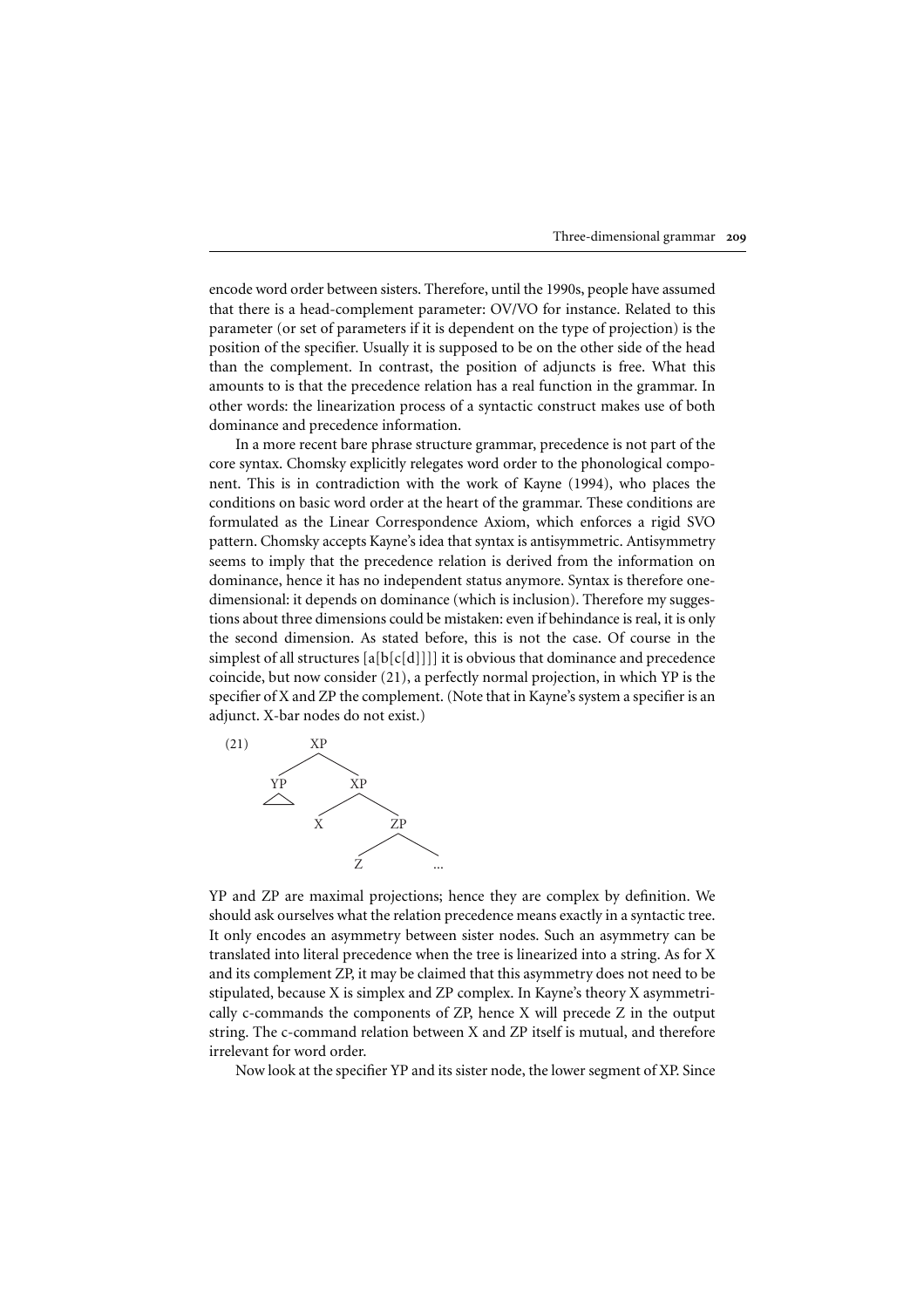both are complex, we cannot use the reasoning I just mentioned for the head and its complement. Our first prediction is that YP and XP mutually c-command each other and therefore no linear order between their terminals is established, which is not what we want. Therefore Kayne (1994:16ff) adds an *ad hoc* element; see the first proviso in the definition of c-command in (22):

- (22) X c-commands Y iff
	- i. X and Y are categories, *and*
	- ii. X excludes Y, *and*
	- iii. every category that dominates X dominates Y.

By definition the lower XP in (21) is a segment and not a category. Therefore it cannot c-command anything. Hence YP can asymmetrically c-command all the components of XP, but XP cannot do the same with the components of YP; therefore the linear order can be established.<sup>12</sup> But notice that the whole point of the stipulation that a segment cannot c-command is to create an asymmetry between the sister nodes YP and XP. But that is equivalent to what precedence does. Kayne's definition of asymmetric c-command contains a notational variant of precedence. 210 Mark de Vries<br>
both are complex, we cannot use the reasoning I just mentioned for the head and its<br>
complement. Our first prediction is that YP and XP mutually c-command each<br>
other and therefore no linear order betwe

Recall that an XP segment in Kayne's theory is X-bar in Chomsky (1995). In his from c-command, which is equivalent to the claim in  $(22i).<sup>13</sup>$  $(22i).<sup>13</sup>$  $(22i).<sup>13</sup>$  Therefore we cannot say that precedence follows from dominance; it is an independent relation. Thus if I am correct about behindance, it is the third degree of freedom in syntax.

#### 5. Conclusion

I have argued that syntax is not one-, two-, or two-and-a-half-dimensional, but it has three degrees of freedom, which can be called dominance, precedence and behindance. I think the most efficient way to use these relations is to encode them at the Merge level, that is, the application of the operation Merge to the syntactic objects A and B, whereby C is created, translates into encoding the dominance, precedence and/or behindance relations between A, B, and C — see DeVries (in prep). The derivation of three-dimensional structures is a new line of research within syntax, which requires a lot of theoretical and empirical study. I have tried to show that this project may be worth pursuing, because many constructions cannot satisfactorily be dealt with within the usual grammar. The constructions involved are not only common coordination, but also specifying coordination, parenthesis and other types of syntactic amalgams. In many of these sharing of syntactic material between two more or less independent parts plays a role.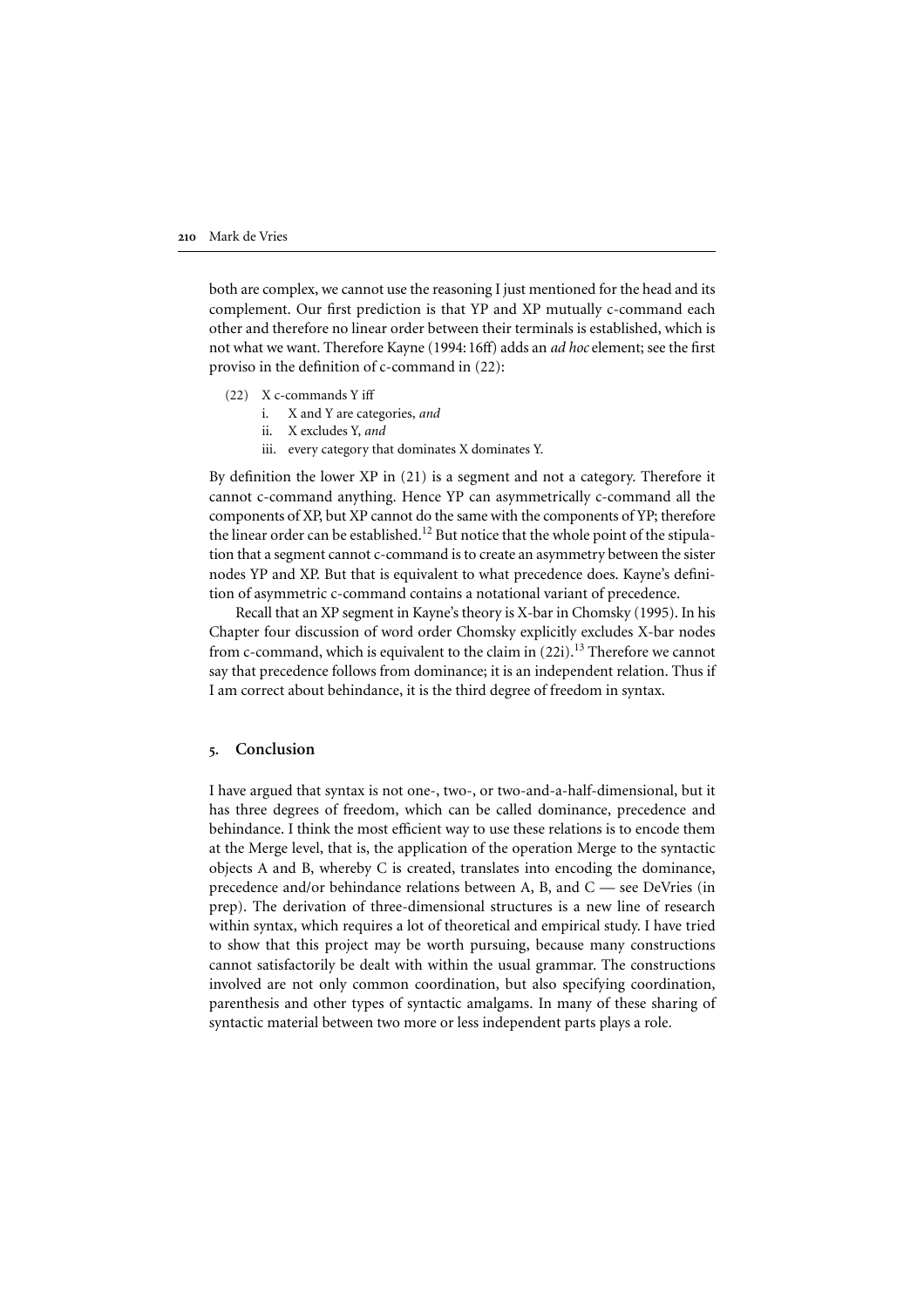#### <span id="page-10-0"></span>**Notes**

1. See e.g. Van Es & Van Caspel (1975) for a description of paratactic constructions in Dutch.

2. *Hemzelf* is an "identifying emphatic pronoun". See De Vries (1999) and the references there for the intricacies of the Dutch anaphoric system. Note that for some speakers 'mzelf can also be an Three-dimensional grammar<br> **Notes**<br>
1. See e.g. Van Es & Van Caspel (1975) for a description of paratactic constructions in Dutch.<br>
2. *Hemzelf* is an "identifying emphatic pronoun". See De Vries (1999) and the references anaphor; this is not what I am after here. **Notes**<br>
1. See e.g. Van Es & Van<br>
2. *Hemzelf* is an "identif<br>
the intricacies of the Du<br>
anaphor; this is not wha<br>
3. For instance, a conjun<br>
Van der Heijden (1999). **Notes**<br>
1. See e.g. Van Es & Van Caspel (1975) for a des<br>
2. *Hemzelf* is an "identifying emphatic pronoun"<br>
the intricacies of the Dutch anaphoric system. 1<br>
anaphor; this is not what I am after here.<br>
3. For instance, a Three-dimens<br>
1. See e.g. Van Es & Van Caspel (1975) for a description of paratactic construction<br>
2. *Hemzelf* is an "identifying emphatic pronoun". See De Vires (1999) and the refine<br>
the intricacies of the Dutch anaphor Notes<br>
1. See e.g. Van Es & Van Caspel (1975) for a d<br>
2. *Hemzelf* is an "identifying emphatic pronou the intricacies of the Duch anaphoric system anaphoric system and phoric system and form Van der Heijden (1999).<br>
4. Se Notes<br>
1. See e.g. V<br>
2. *Hemzelf*<br>
the intricac<br>
anaphor; th<br>
3. For insta<br>
Van der Hei<br>
4. See also<br>
5. Cf. Koste<br>
6. See also<br>
7. See Huy<br>
8. Not all s<br>
9. Obvious<br>
dimensions<br>
10. Notice<br>
11. This is w<br>
c-commanc<br>
12.

3. For instance, a conjunction is a word from a closed class. See further Johannessen (1998) and

4. See also Te Velde (1997) on minimizing deletion in three-dimensional coordinate structures.

- 5. Cf. Koster (1987) and [Koopman & Sportiche \(1982\).](#page-11-0)
- 6. See also Williams (1978).
- 7. See Huybregts & Van Riemsdijk (1985).
- 8. Not all speakers of German are sensitive to Case matching effects in general.

9. Obviously, this space is abstract. The dimensions must not be confused with the literal spacial dimensions length, heigth and width.

10. Notice that (12) requires modification, then. See De Vries (in prep).

11. This is what Jan-Wouter Zwart (p.c.) claims, too. He elaborates on Epstein (1999), who derives

12. The higher XP does not c-command YP either, since XP does not exclude YP.

13. In e.g. *Barriers* (Chomsky 1986) there is no such claim.

# References

Chomsky, N. (1986) *Barriers.* The MIT Press, Cambridge, Mass.

- Epstein, S. (1999) 'Un-Principled Syntax and the Derivation of Syntactic Relations.' In S. Epstein & N. Hornstein, eds., *Working Minimalism*, The MIT Press, Cambridge, Mass.
- Es, G. van & P. van Caspel (1975) *Samengestelde zin: parataxis.* Rijksuniversiteit Groningen. Archief voor de Nederlandse syntaxis.
- Goodall, G. (1987) *Parallel Structures in Syntax. Coordination, Causatives and Restructuring.*
- Grootveld, M. (1992) 'On the Representation of Coordination'. *Linguistics in the Netherlands*,
- Grootveld, M. (1994) *Parsing Coordination Generatively.* PhD Dissertation, HIL, Universiteit Leiden.
- Heijden, E. van der (1999). *Tussen nevenschikking en onderschikking*. PhD Dissertation, Katholieke Universiteit Nijmegen. Published by LOT, Utrecht.
- Hendriks, P. & J.-W. Zwart (2001). 'Initiële coördinatie en de identificatie van woordgroepen.' *Tabu* 31, 105–118.
- Huybregts, R. & H. van Riemsdijk (1985) 'Parasitic Gaps and ATB'. *Proceedings of NELS* 15, 168–187.
- Johannessen, J. (1998) *Coordination*. Oxford University Press, Oxford.
- Kayne, R. (1994) *The Antisymmetry of Syntax.* The MIT Press, Cambridge, Mass.